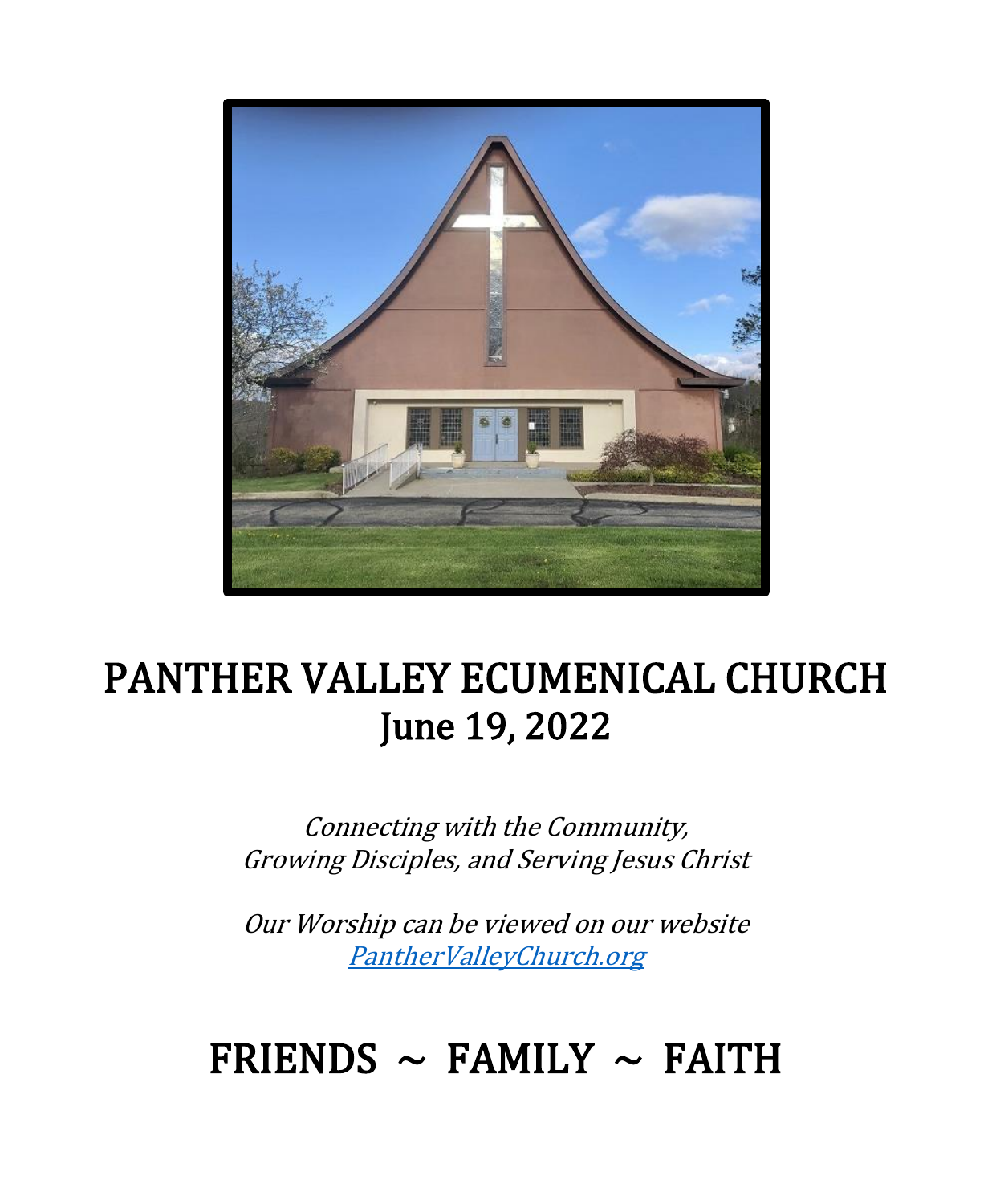### **PRELUDE**

*We invite you to begin your personal preparation at the beginning of the prelude.*

# **CALL TO WORSHIP**

- One: What brings us joy?
- **All: What slows us down?**
- One: What gives us hope?
- **All: What makes us think?**
- One: What invites us to wonder?
- **All: What makes us change?**
- One: Might it have something to do with the Holy?
- **All: Let us worship God.**

# **OPENING PRAYER**

**Lord, it's scary to change. It's frightening to let go of what we know so well and step into the unknown. However, we forget sometimes that we are not stepping out alone. Nor are we stepping into an unsafe place, we are going where you guide and where you are. Help us to trust in you even when we feel unsure or scared. Help us to trust in your plans of change. Thank you for being there for us in this way & thank you for this opportunity to worship your name. Amen.**

| <b>HYMN</b> | Savior, Like A Shepherd Lead Us  |
|-------------|----------------------------------|
|             | Savior like a shepherd lead us   |
|             | Much we need thy tender care     |
|             | In thy pleasant pastures feed us |
|             | For our use thy folds prepare    |
|             |                                  |

Savior like a shepherd lead us Much we need thy tender care In thy pleasant pastures feed us For our use thy folds prepare Blessed Jesus blessed Jesus Thou hast bought us thine we are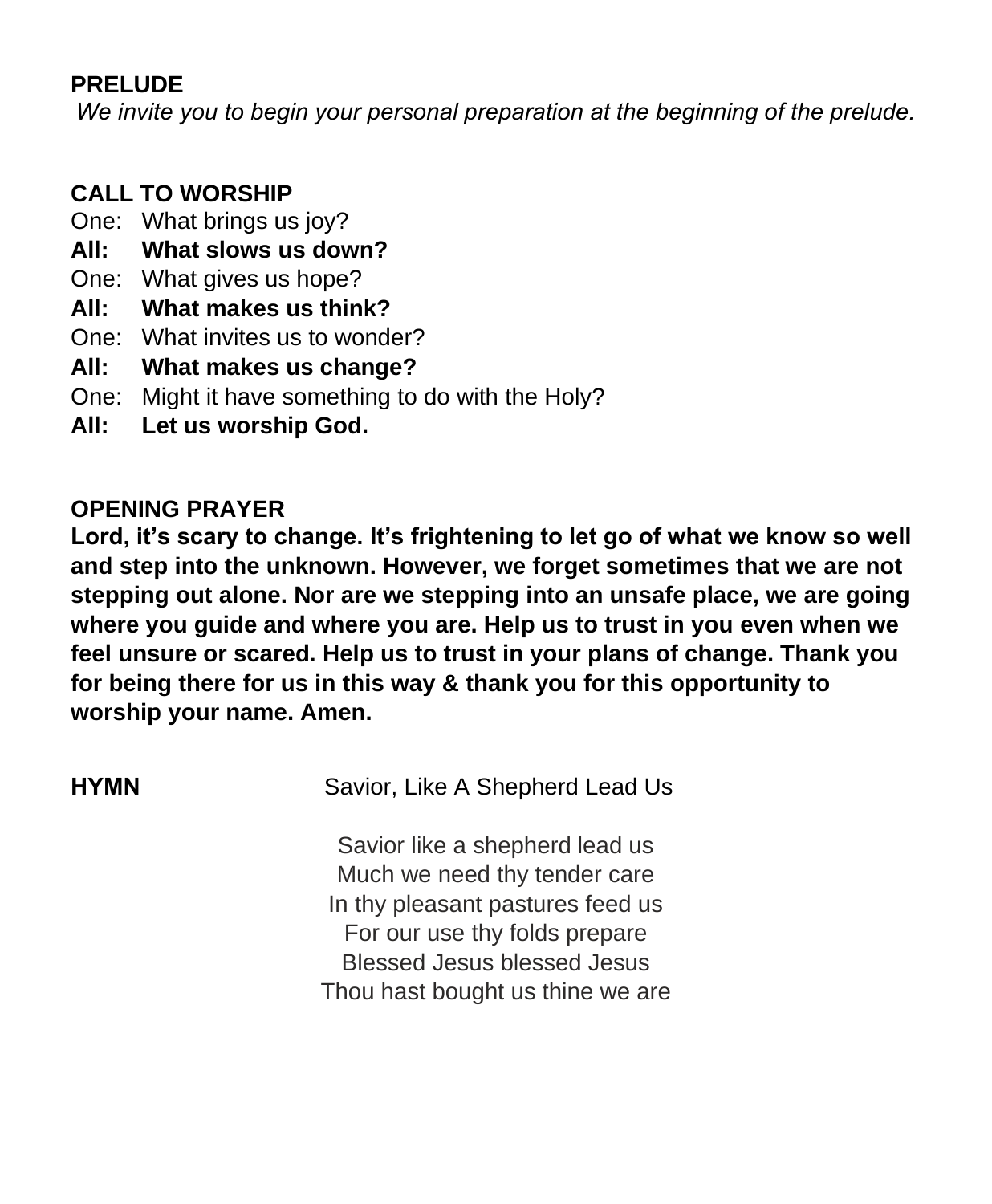Blessed Jesus blessed Jesus Thou hast bought us thine we are We are thine do thou befriend us Be the guardian of our way Keep thy flock from sin defend us Seek us when we go astray Blessed Jesus blessed Jesus Hear O hear us when we pray Blessed Jesus blessed Jesus Hear O hear us when we pray

Thou hast promised to receive us Poor and sinful though we be Thou hast mercy to relieve us Grace to cleanse and pow'r to free Blessed Jesus blessed Jesus Early let us turn to thee Blessed Jesus blessed Jesus Early let us turn to thee

Early let us seek thy favor Early let us do thy will Blessed Lord and only Savior With thy love our beings fill Blessed Jesus blessed Jesus Thou hast loved us love us still Blessed Jesus blessed Jesus Thou hast loved us love us still

#### **PRAYER OF CONFESSION**

**Holy God, we know that you created us in love, to enjoy this world and You, to serve your creation and your children. And we know that we do not do your will.**

**With clenched hands, we can neither give nor receive.**

**With eyes tight shut, we cannot see pain or beauty.**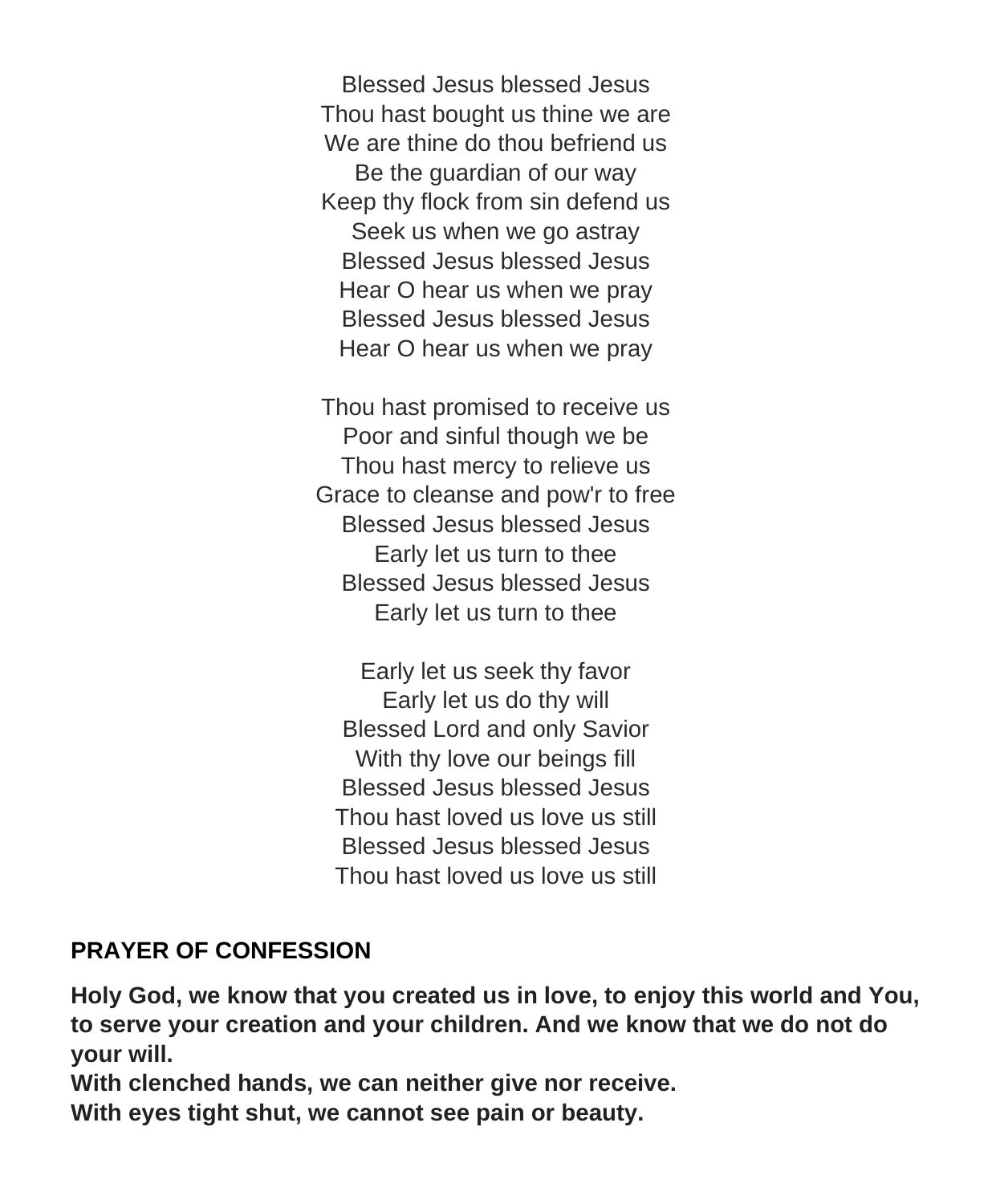**With feet of clay, we cannot dance in joy or run to help.**

**We ask for your help and your power to change.**

**We ask for your forgiveness at our stubbornness and moments in which we close ourselves off to your will for our earthly desires.**

**Open our hands and eyes, move our feet, toward grace and hope and trust in You.**

**This we pray in Jesus' name. Amen.**

## **SCRIPTURE**

#### **MESSAGE**

#### **ASSURANCE OF PARDON**

- **People: The good news in Christ is that when we face ourselves and God with the awareness of our need, we are given grace to grow, and courage to continue the journey.**
- Leader: Friends, believe the good news of the gospel.
- **People: In Jesus Christ we are forgiven.**

#### **LORD'S PRAYER**

*We invite you to pray the prayer in the language you are used to speaking.* 

**Our Father who art in heaven, hallowed be thy name. Thy kingdom come, thy will be done, on earth as it is in heaven. Give us this day our daily bread; and forgive us our debts, as we forgive our debtors; and lead us not into temptation, but deliver us from evil. For thine is the kingdom and the power and the glory forever. Amen.** 

#### **MINUTE FOR MISSION** Lynne Moore

#### **THE OFFERING**

We invite you to take this time to express your gratitude to God for all that you have been given by dedicating your time, talents, witness, service, and resources.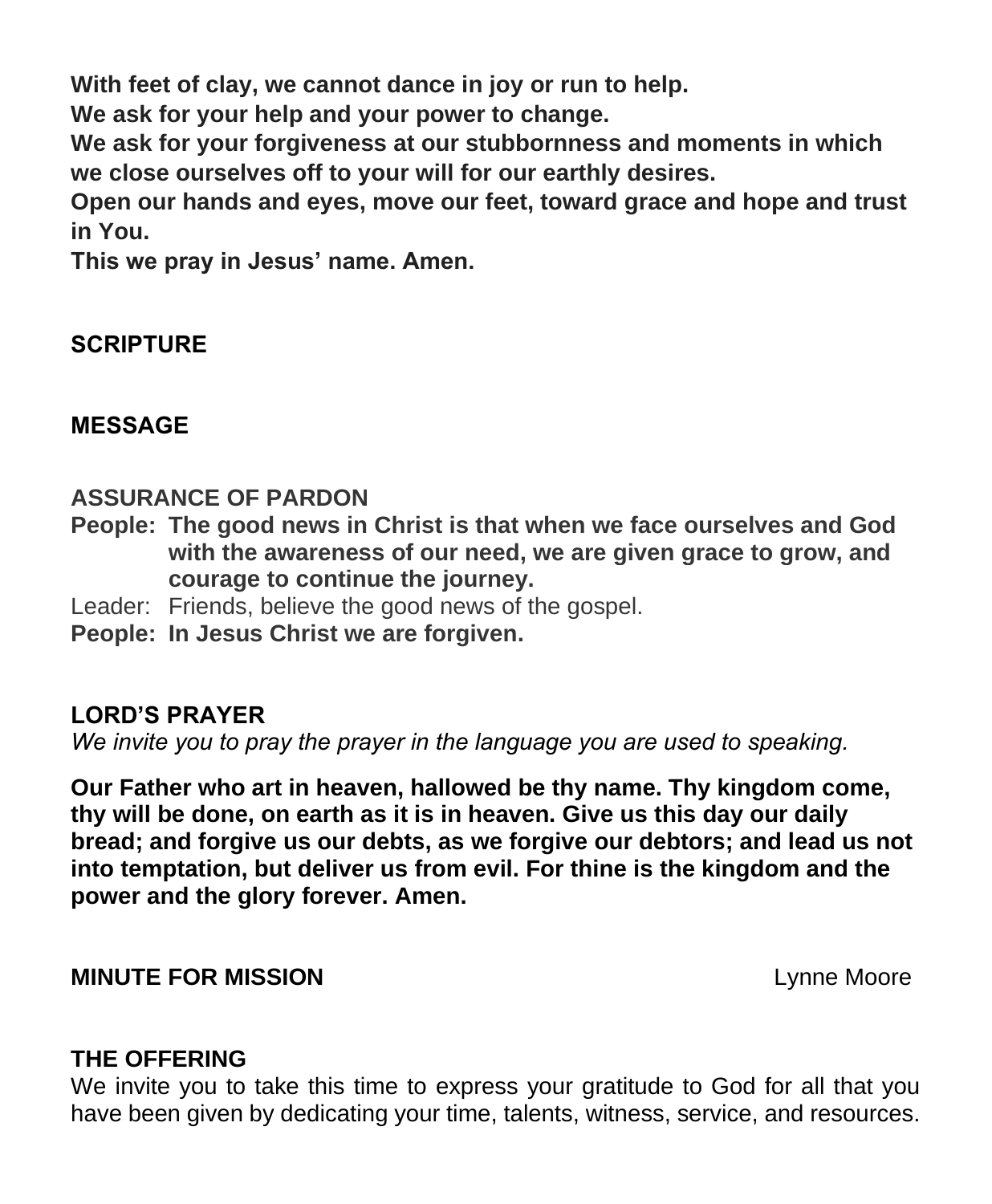The gifts you give are helping God build the community of love in this place and in our world. We offer several ways that you can give your fiscal pledge: dropping it into the "church" located in the Narthex, by mail, through our website, or add PVEC to your online bill pay. Thank you for your generosity.

### **OFFERATORY PRAYER**

### **Living God,**

**We come with no great gifts to offer, we are ordinary people yet what we have we bring to you to make your love felt in other people's lives. We offer you our time and our talents at home, at work and in the community.**

**Use us fully so that your love may shine through us, and the light of your kingdom may illuminate the world. Amen.**

## **CLOSING PRAYER**

**Lord Jesus, we came into this place this morning to offer the sacrifice worship. We have had an awesome time. Thank you for speaking to us. Some of us came into this place with broken hearts, but you have mended them. Others came depressed; you were their only hope. Father, you have shown yourself strong in their lives. Guide us as we go back to our homes. Show us the right way to follow throughout the week, and when we come back, we shall testify the great things that you have done in our lives. In Jesus' name, we believe and pray, Amen.**

#### **BENEDICTION**

May you leave this time together changed.

May the promises you have made to yourself about who you want to be feel closer to the reality of who you are right now. Do not be afraid of change for it is Christ's hand that guides us. May you share this feeling of transformation here in this church wherever you go. Spread it into words, deeds, thoughts and interactions until we are all changed, transformed and transforming together, becoming better versions of ourselves and the best version of the Church.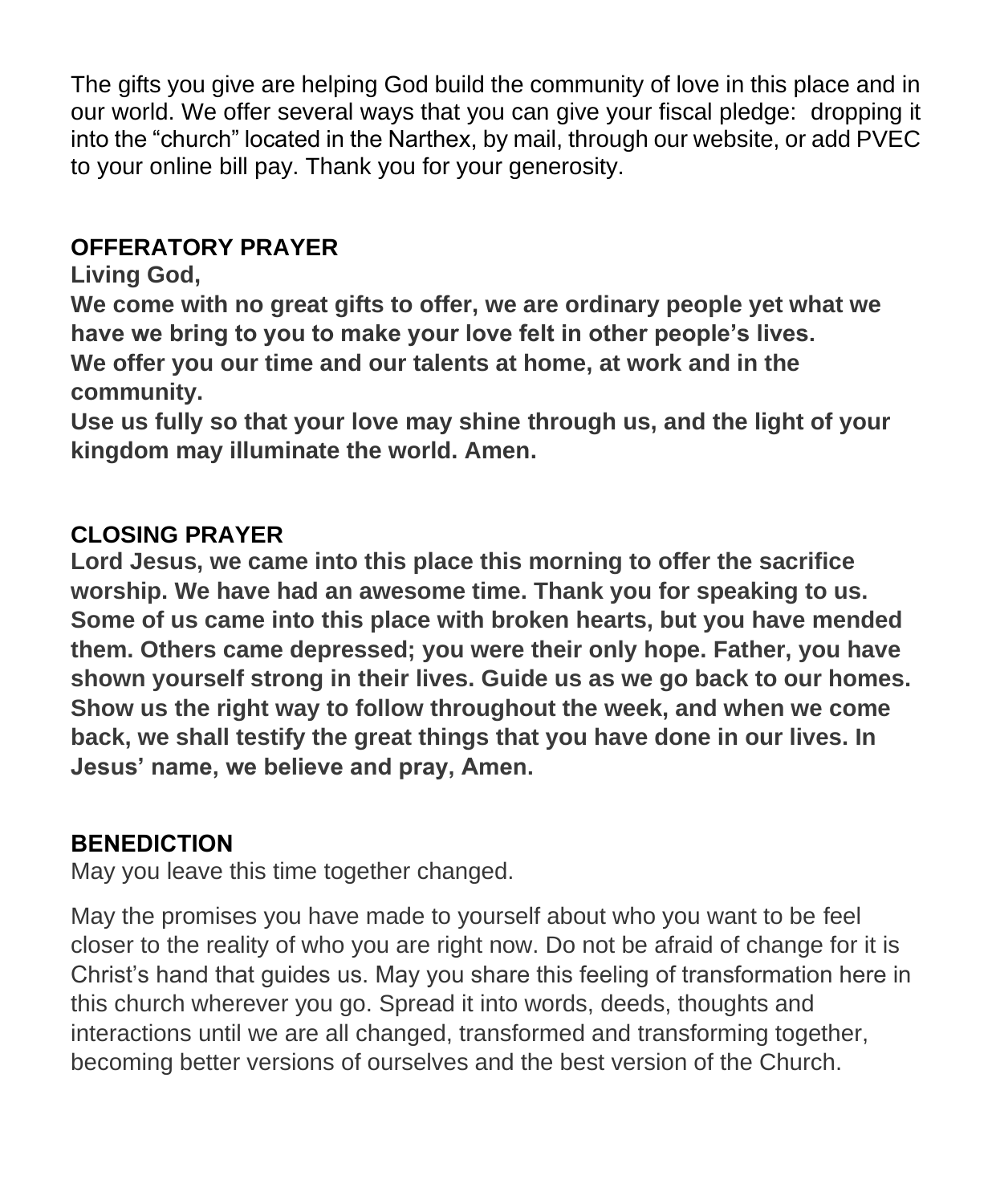## **POSTLUDE**

*Credits:* Hymn: CCLI Song # 24078: Savior, Like A Shepherd Lead Us by Dorothy Ann Thrupp, Words: Public Domain William Batchelder Bradbury, Music: Public Domain.

#### *Stewardship Snippet*

(Second Sunday after Pentecost - Year C) June 19, 2022 Galatians 3:27-29 (NIV)

For all of you who were baptized into Christ have clothed yourselves with Christ. There is neither Jew nor Gentile, neither slave nor free, nor is there male and female, for you are all one in Christ Jesus. If you belong to Christ, then you are Abraham's seed, and heirs according to the promise.

We are one in Jesus, we are a community of God's people, God loves each of us the same, we are equal to each other.

It's important to note that this teaching is not based on the current climate of the culture. It is not liberal, conservative, or political. It is the direct result of the gospel. When we go to the grocery store, a restaurant, or the movies, we think like consumers and satisfy our needs and desires. As members of God's church we need to change our thinking and consider not only what we need, but what we can give to others...That's the definition of stewardship in God's world. Donna Weinberg

#### **Announcements & Upcoming Events**

#### **Please pray for:**

The Ukrainian People & Our World**,** Refugees Everywhere**,** Our Church**,** The Family of Eloise Mial in her passing**,** Bettina Samanns having knee surgery on 6/30**,** Ron McKinnon**,** Steve, Ellen, Stephanie & Ryan**,** Rob, Cecelia, Billy, Dylan**,** Rick

Eloise Mial, formerly Eloise Mae (Poe) Marlatt of Port Murray, NJ passed away peacefully at the age of 96 on June 13, 2022 at Abington Manor in PA. She resided many years prior at Heath Retirement Village in Hackettstown, NJ.

A Celebration of Life service will be held at the Cochran Funeral Home in Hackettstown, NJ on Saturday, June 25, 2022 at 11:00 a.m. with visitation beginning at 10:00. Interment will follow at Pequest Cemetery in Great Meadows, NJ. Donations may be made in Eloise's name to the American Cancer Society.

Funeral arrangements have been entrusted to Cochran Funeral Home, 905 High Street, Hackettstown, NJ 07840. For those wishing to leave online condolences, please visit, [www.cochranfuneral.com](http://www.cochranfuneral.com/)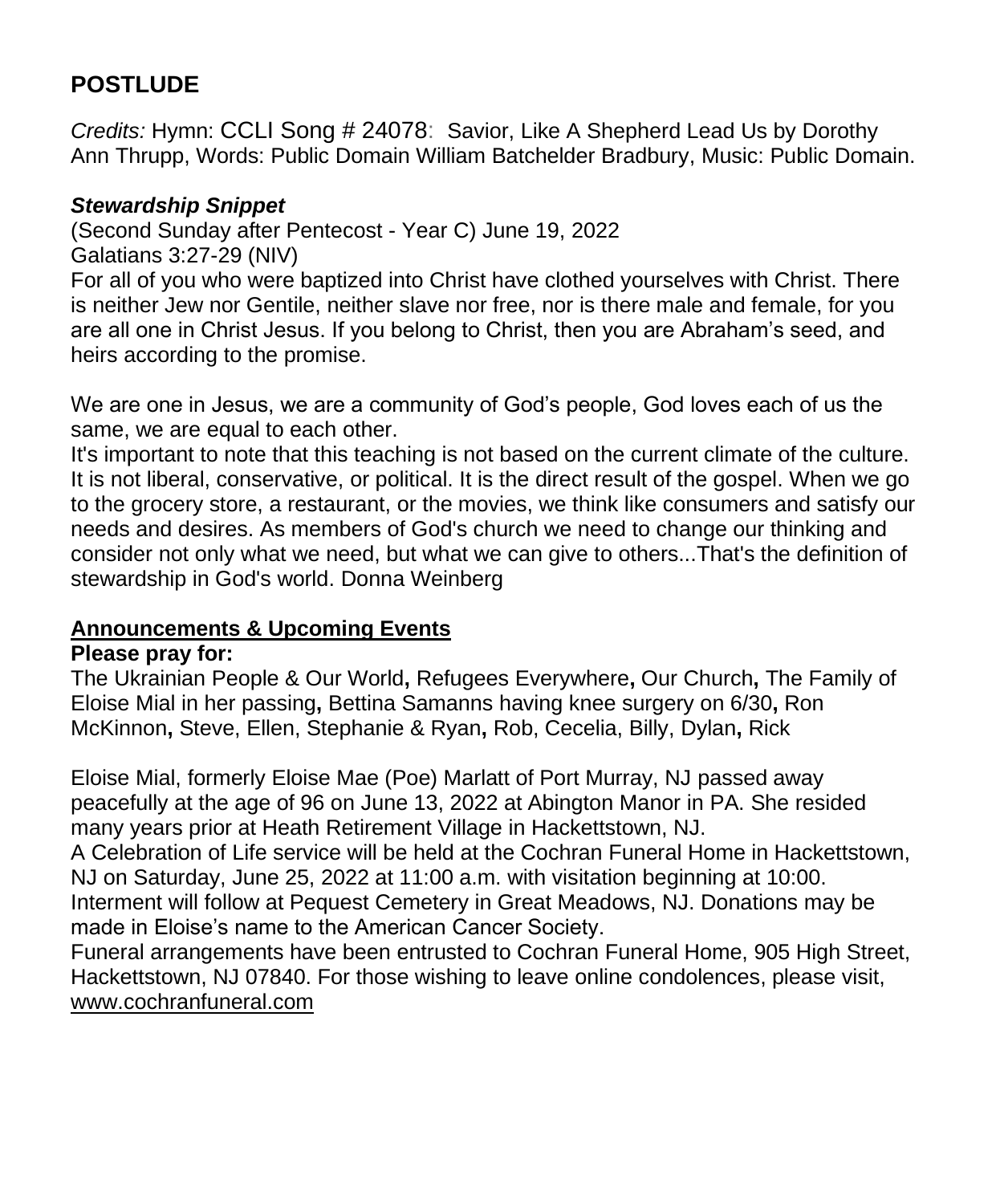#### **CHANGES TO CHURCH OFFICE HOURS FOR SUMMER**

*Mondays 9am - 2pm Tuesdays 9am - 2pm Wednesdays OFFICE CLOSED but Nikki works remotely from home Thursdays 9am - 2pm Fridays 9:30 - 11:30am, then Nikki works remotely until 2pm*

#### **A Note from the Discernment Team**

The Discernment Team has created a survey for the congregation to fill out regarding competencies (qualities) that you personally would like to see in our new pastor. Please help us by having every adult in your household fill out the survey and return it to church by June 30. The survey will be emailed to all members and there will also be copies available at church. Your name at the end will help us to know who has replied. Though your responses will be tallied, your name will not be recorded. We will tabulate the results and include the most highly rated competencies in our "Call" for the new pastor. Thank you for your help in this important project.

**The Clothing & Shoes Donations Bin** has arrived. It is in the upper parking lot.

## **THANK YOU, bakers, and Fish & Chips helpers**!!

There are **lots of pictures** in this Friday's e-news from Ninabeth's celebration after worship last Sunday.